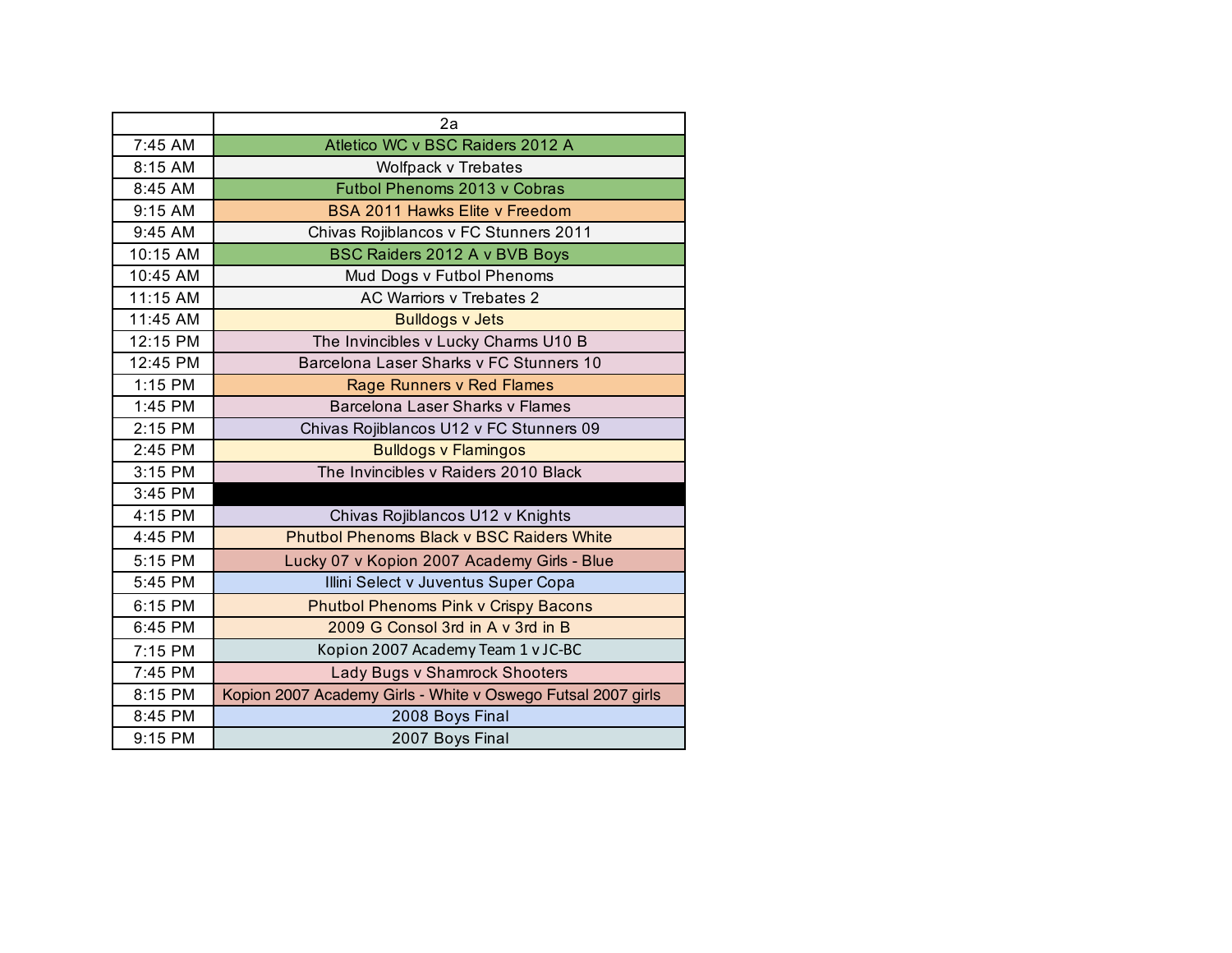| 2 <sub>b</sub>                                                         |  |  |
|------------------------------------------------------------------------|--|--|
| <b>BVB Boys v Futbol Phenoms 2012</b>                                  |  |  |
| Laser Sharks v Mud Dogs                                                |  |  |
| Dragons v Little Lephrechauns                                          |  |  |
| <b>Red Flames v Strikers 2011</b>                                      |  |  |
| Coerver v Fireballs                                                    |  |  |
| Rage Runners v BSA 2011 Hawks Elite                                    |  |  |
| Futbol Phenoms 2013 v Lockport SC 2012                                 |  |  |
| Blue Pumas v Brusfa 2011                                               |  |  |
| <b>Chicago Street Soccer v Flamingos</b>                               |  |  |
| Phutbol Phenoms 2010 v Raiders 2010 Black                              |  |  |
| Flames v Four2score                                                    |  |  |
| Freedom v Strikers 2011                                                |  |  |
| FC Stunners 10 v Four2score                                            |  |  |
| Phutbol Phenoms 09 v Shenani-Guys                                      |  |  |
| Chicago Street Soccer v WCR 2010 G                                     |  |  |
| Phutbol Phenoms 2010 v Shamrock FC                                     |  |  |
| 2010 G Consol 2nd in A y 2nd in B                                      |  |  |
| FC Stunners 09 v Joga Bonito 09 B                                      |  |  |
| <b>Phutbol Phenoms Pink v BSC Raiders Purple</b>                       |  |  |
| Kopion 2007 Academy Girls - Orange v Oswego Futsal 2007 girls          |  |  |
| <b>SFV v Benchwarmers</b>                                              |  |  |
| <b>TCSA Warriors Blue v BSC Raiders Purple</b>                         |  |  |
| MyBoys v Phutbol Phenoms 08                                            |  |  |
| Chicago Crush v Phutbol Phenoms Black 2007                             |  |  |
| The Rockets v USA G-08                                                 |  |  |
| Kopion 2007 Academy Girls - Orange v Lucky 07                          |  |  |
| 2009 Girls Final                                                       |  |  |
| Kopion 2007 Academy Girls - White v Kopion 2007 Academy Girls - Orange |  |  |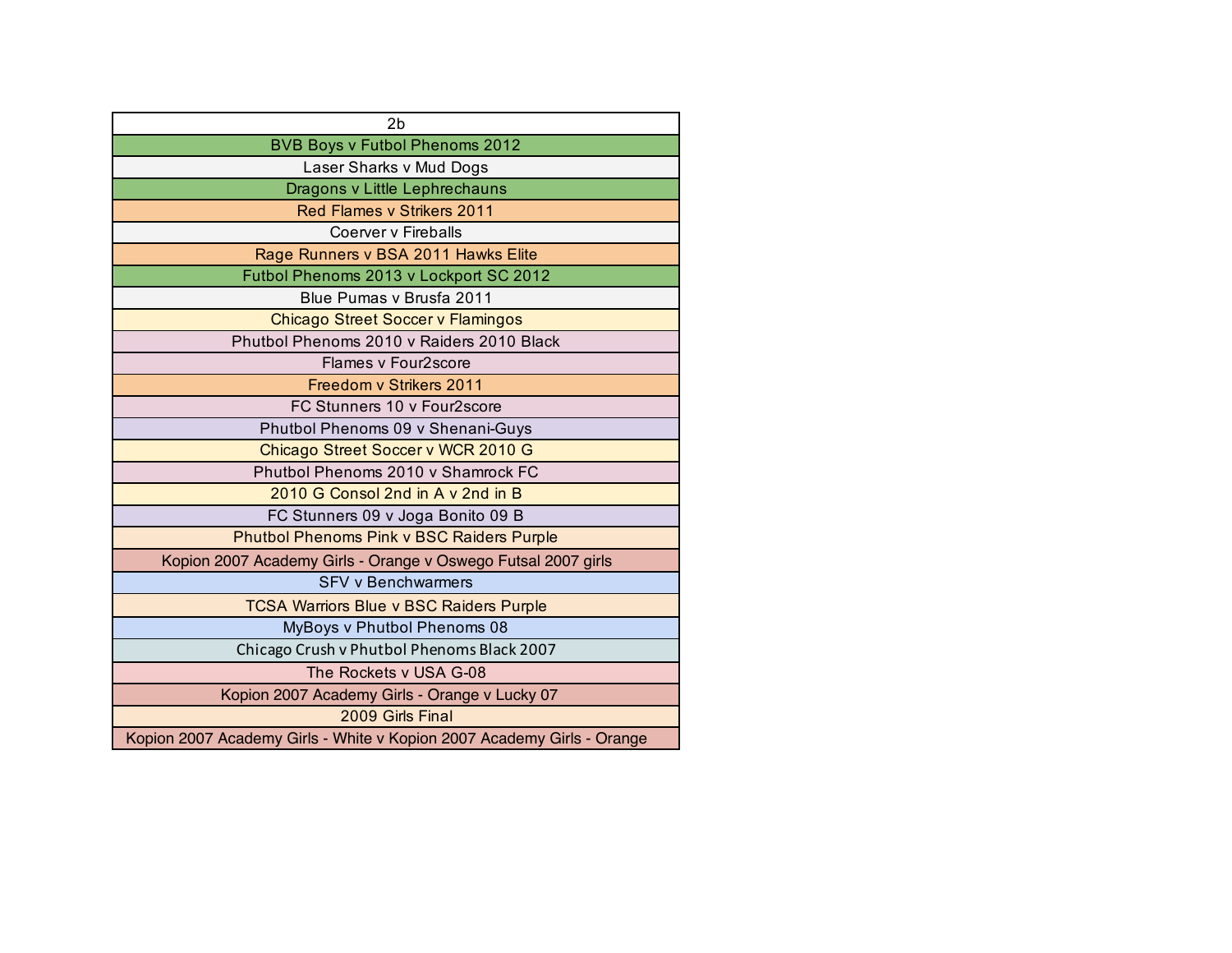| 2C                                                                   | 3A                                         |
|----------------------------------------------------------------------|--------------------------------------------|
| <b>BSC Raiders 2012 B v Celtics Carvetii</b>                         | Chivas Rojiblancos v WAA United            |
| <b>AC Warriors v Blue Pumas</b>                                      | Brusfa 2011 v Trebates 2                   |
| Atletico WC v BVB Boys                                               | BSC Raiders 2012 A v Futbol Phenoms 2012   |
| Laser Sharks v Futbol Phenoms                                        | Wolfpack v Chicago Stars                   |
| Futbol Phenoms 2013 v Dragons                                        | Cobras v Lockport SC 2012                  |
| <b>Freedom v Red Flames</b>                                          | <b>Jets v Chicago Street Soccer</b>        |
| Little Leprechauns v Cobras                                          | Lucky Charms u10 B v Phutbol Phenoms 2010  |
| Rage Runners v Freedom                                               | BSA 2011 Hawks Elite v Strikers 2011       |
| Ajax FC G White v TCSA Warriors White                                | Cobra Kai v Black Widows                   |
| 2011 B Consol 2nd in C v 2nd in D                                    | 2011 B Consol 3rd in C v 3rd in D          |
| <b>Bulldogs v Chicago Street Soccer</b>                              | Jets v WCR 2010 G                          |
| The Invincibles y Phutbol Phenoms 2010                               | Lucky Charms U10 B v Shamrock FC           |
| 2011 B Semi 1st in A v 1st in B                                      | 2011 B Semi 1st in C v 1st in D            |
| Joga Bonito 09 B v Knights                                           | 2012 Boys Final                            |
| <b>TCSA Warriors White v Morris United</b>                           | <b>Black Widows v Futloose</b>             |
| 2011 Boys Final                                                      | Chivas Rojiblancos U12 v Joga Bonito 09 B  |
| 2010 G Consol 3rd in A v 3rd in B                                    | <b>Phutbol Phenoms Black v Freedom</b>     |
| Shenani-Guys v Sting                                                 | 2010 Boys Final 1st in A v 1st in B        |
| <b>TCSA Warriors Blue v Crispy Bacons</b>                            | <b>Illini Select v SFV</b>                 |
| 2010 Girls Final                                                     | 2009 B Consol 3rd in A v 3rd in B          |
| The Maradonas v Phutbol Phenoms 08                                   | <b>Freedom v BSC Raiders White</b>         |
| Phutbol Phenoms Pink v Kopion 2007 Academy Team 1                    | Kopion 2007 Academy Team 2 v Chicago Crush |
| <b>Bulldogs v Shamrock Shooters</b>                                  | Team Ogre v USA G-08                       |
| Kopion 2007 Academy Girls - White v Kopion 2007 Academy Girls - Blue | Lucky 07 v Oswego Futsal 2007 girls        |
| 2009 B Semi 1st in A v 2nd in B                                      | 2008 B Semi 1st in A v 2nd in B            |
| 2009 B Semi 1st in B v 2nd in A                                      | 2007 B Semi 1st in A v 2nd in B            |
| 2008 G Final 1st in A v 1st in B                                     | 2009 Boys Final                            |
| Kopion 2007 Academy Girls - Blue v Oswego Futsal 2007 girls          |                                            |